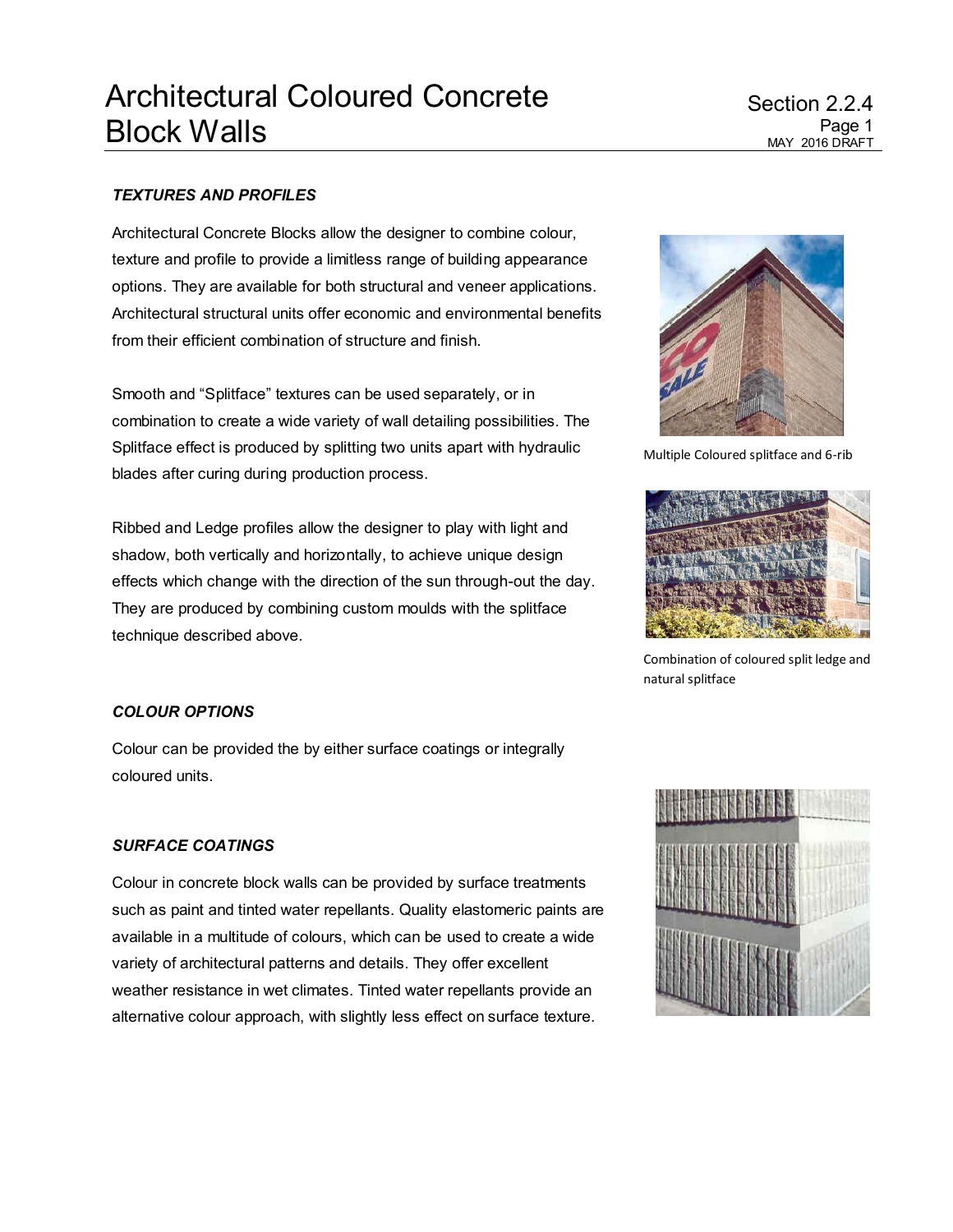# Architectural Coloured Concrete Block Walls

## Section 2.2.4 Page 2 MAY 2016 DRAFT

## *INTEGRAL COLOUR*

Integrally coloured units are produced with oxide additives blended into the concrete block mix during the manufacturing process. A range of earth tone colours is readily available – contact local suppliers for colour samples. Coloured mortars are usually used with coloured block to solidify the colour impact, and to simplify cleaning after construction. These units are usually produced on a custom order basis, with only a few weeks lead-time.

The application of a clear water repellant to integrally coloured block walls after they are completed and cleaned is recommended in wet climates such as coastal BC. This maximizes weather resistance and helps to keep the walls cleaner over time. Some block manufacturers also offer proprietary integral water repellant systems to further improve weather resistance.

### *CAUTION FOR COLOURED SMOOTH BLOCK*

Due to the nature of the manufacturing process, integrally coloured block walls in a standard, smooth texture generally display a wider colour range than the consistent colour provided by splitface texture units. This can be observed by viewing typical smooth grey coloured walls, or the backside of a splitface structural wall.

This wider range can occur because the "slick" on the smooth exterior surface of the block has a high cement and colour content, which is affected by small changes in moisture content, temperature and curing during manufacture. This is not the case for a splitface surface, because the splitting process exposes the consistent interior of the block mix.

Smooth block walls may also be more difficult to clean because cleaning materials and processes can have more affect on the smooth surface than would occur with a splitface texture. (see Section 1.6 of the MIBC Technical Manual for further discussion on cleaning masonry)



Painted splitface with smooth band



Painted smooth for school corridor (Kid Proof !)



Coloured splitface.